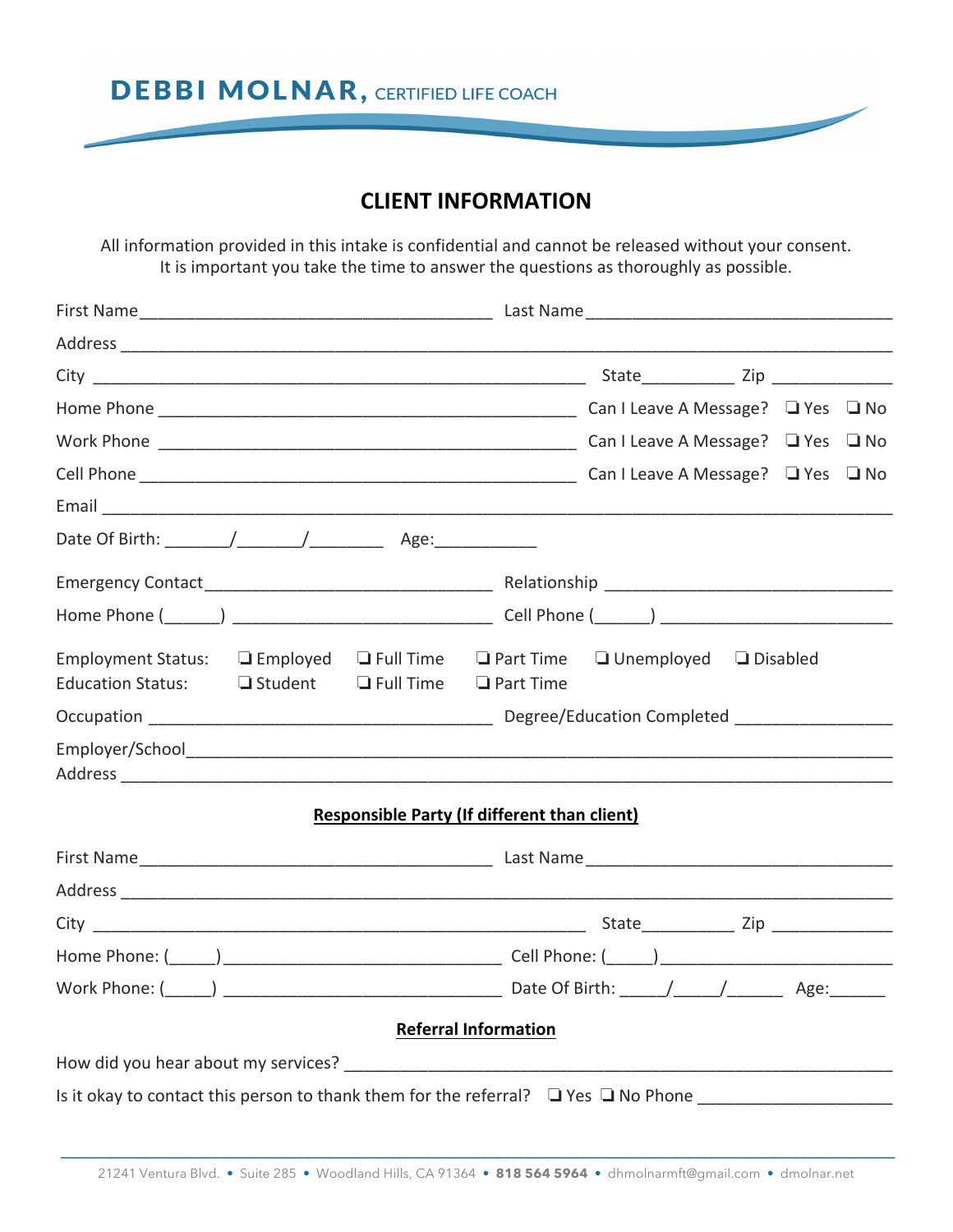## **Family-of-Origin Information**

| Please tell me about your family of origin (parents, step-parents, siblings, other caretakers: name, age,                          |                                         |                          |
|------------------------------------------------------------------------------------------------------------------------------------|-----------------------------------------|--------------------------|
|                                                                                                                                    |                                         |                          |
|                                                                                                                                    |                                         |                          |
|                                                                                                                                    |                                         |                          |
|                                                                                                                                    |                                         |                          |
| Were you adopted? $\Box$ Yes $\Box$ No Did/Do you know your birth parents? $\Box$ Yes $\Box$ No                                    |                                         |                          |
|                                                                                                                                    | <b>Marital/Relationship Information</b> |                          |
| <b>Current Relationship Status:</b><br><b>□ Single □ Partnered □ Engaged □ Married □ Separated □ Divorced □ Widowed</b>            |                                         |                          |
|                                                                                                                                    |                                         |                          |
| How long have you been or were you: $\square$ Married______________ $\square$ Living Together__________ $\square$ Dating__________ |                                         |                          |
|                                                                                                                                    |                                         |                          |
|                                                                                                                                    |                                         |                          |
| ,我们也不能在这里的,我们也不能在这里的时候,我们也不能不能不能不能不能不能不能不能不能不能不能不能不能不能。""我们,我们也不能不能不能不能不能不能不能不能不能                                                  |                                         |                          |
|                                                                                                                                    |                                         |                          |
|                                                                                                                                    |                                         |                          |
|                                                                                                                                    |                                         |                          |
|                                                                                                                                    |                                         |                          |
|                                                                                                                                    | Children                                |                          |
|                                                                                                                                    |                                         | Gender School/Occupation |
| Name Age                                                                                                                           |                                         |                          |
|                                                                                                                                    |                                         |                          |
|                                                                                                                                    |                                         |                          |
|                                                                                                                                    |                                         |                          |
|                                                                                                                                    |                                         |                          |
|                                                                                                                                    |                                         |                          |
|                                                                                                                                    |                                         |                          |
|                                                                                                                                    | <b>Current Family Structure</b>         |                          |
| Please list your current family structure (name, age, relationship, where they're living)                                          |                                         |                          |
|                                                                                                                                    |                                         |                          |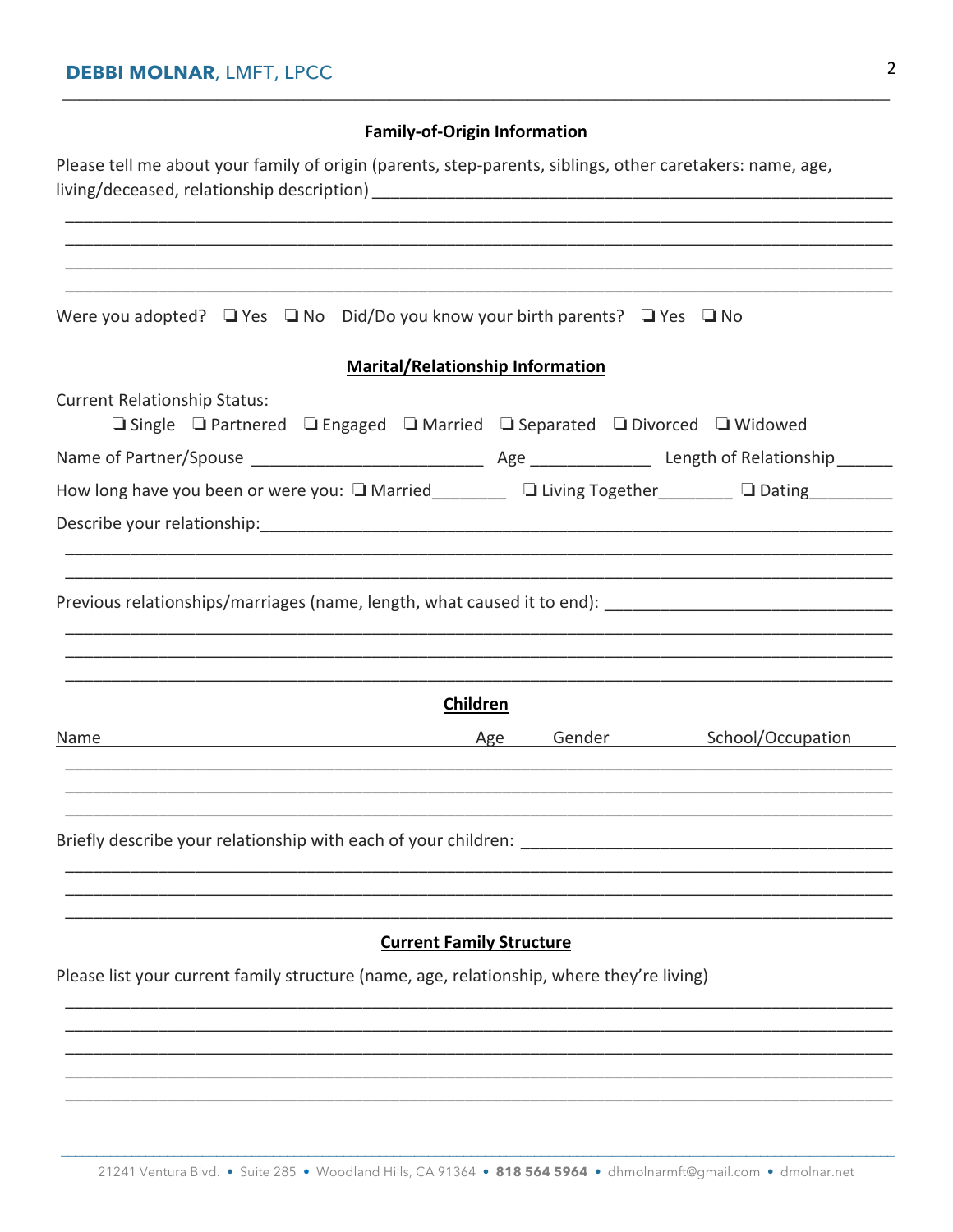#### **Medical/Mental Health Information**

**\_\_\_\_\_\_\_\_\_\_\_\_\_\_\_\_\_\_\_\_\_\_\_\_\_\_\_\_\_\_\_\_\_\_\_\_\_\_\_\_\_\_\_\_\_\_\_\_\_\_\_\_\_\_\_\_\_\_\_\_\_\_\_\_\_\_\_\_\_\_\_\_\_\_\_\_\_\_\_\_\_\_\_\_\_\_\_\_\_\_\_\_\_\_\_\_**

Please list all diseases, illnesses, important accidents and injuries, surgeries, hospitalizations, periods of loss of consciousness, convulsions/seizures and any other medical conditions you have had.

| Age                     | Illness/Diagnosis                                                                         | Treatment                    | Result                                                                                                                                                                                                                         |
|-------------------------|-------------------------------------------------------------------------------------------|------------------------------|--------------------------------------------------------------------------------------------------------------------------------------------------------------------------------------------------------------------------------|
|                         |                                                                                           |                              |                                                                                                                                                                                                                                |
|                         |                                                                                           |                              |                                                                                                                                                                                                                                |
|                         | List all medications you are currently taking: (prescribed, over the counter, and others) |                              |                                                                                                                                                                                                                                |
| Medication              | Dosage                                                                                    | Taken for Taken When started | Prescribed by Theory of the Second Second Second Second Second Second Second Second Second Second Second Second Second Second Second Second Second Second Second Second Second Second Second Second Second Second Second Secon |
|                         |                                                                                           |                              |                                                                                                                                                                                                                                |
|                         | Please list current physician(s) or medical practitioners whose care you are under:       |                              |                                                                                                                                                                                                                                |
|                         |                                                                                           |                              |                                                                                                                                                                                                                                |
|                         |                                                                                           |                              |                                                                                                                                                                                                                                |
|                         |                                                                                           |                              | Name Phone Phone Phone Phone Phone Phone Phone Phone Phone Phone Phone Phone Phone Phone Phone Phone Phone Phone Phone Phone Phone Phone Phone Phone Phone Phone Phone Phone Phone Phone Phone Phone Phone Phone Phone Phone P |
|                         | Have you or any member of your family been treated for:                                   |                              |                                                                                                                                                                                                                                |
| Schizophrenia           |                                                                                           |                              |                                                                                                                                                                                                                                |
| <b>Bipolar Disorder</b> |                                                                                           |                              |                                                                                                                                                                                                                                |
| <b>Major Depression</b> |                                                                                           |                              |                                                                                                                                                                                                                                |
|                         |                                                                                           |                              |                                                                                                                                                                                                                                |
|                         |                                                                                           |                              | Other mental health issues in your family of origin<br>electron and annual content content content to the summary control of the your family of original content and                                                           |
|                         |                                                                                           |                              | Please list any major family health issues (include family member and issue) [19] [20] [20] [20] [20] [20] [20                                                                                                                 |
|                         |                                                                                           |                              | Have you ever received psychiatric or psychological services before?<br><u>I</u> Yes $\Box$ No If yes, please list age,                                                                                                        |
|                         |                                                                                           |                              |                                                                                                                                                                                                                                |
|                         |                                                                                           |                              |                                                                                                                                                                                                                                |
|                         |                                                                                           |                              | Have you ever thought about, discussed or attempted suicide? $\Box$ Yes $\Box$ No If yes, when?                                                                                                                                |
|                         |                                                                                           |                              |                                                                                                                                                                                                                                |
|                         |                                                                                           |                              |                                                                                                                                                                                                                                |
|                         |                                                                                           |                              |                                                                                                                                                                                                                                |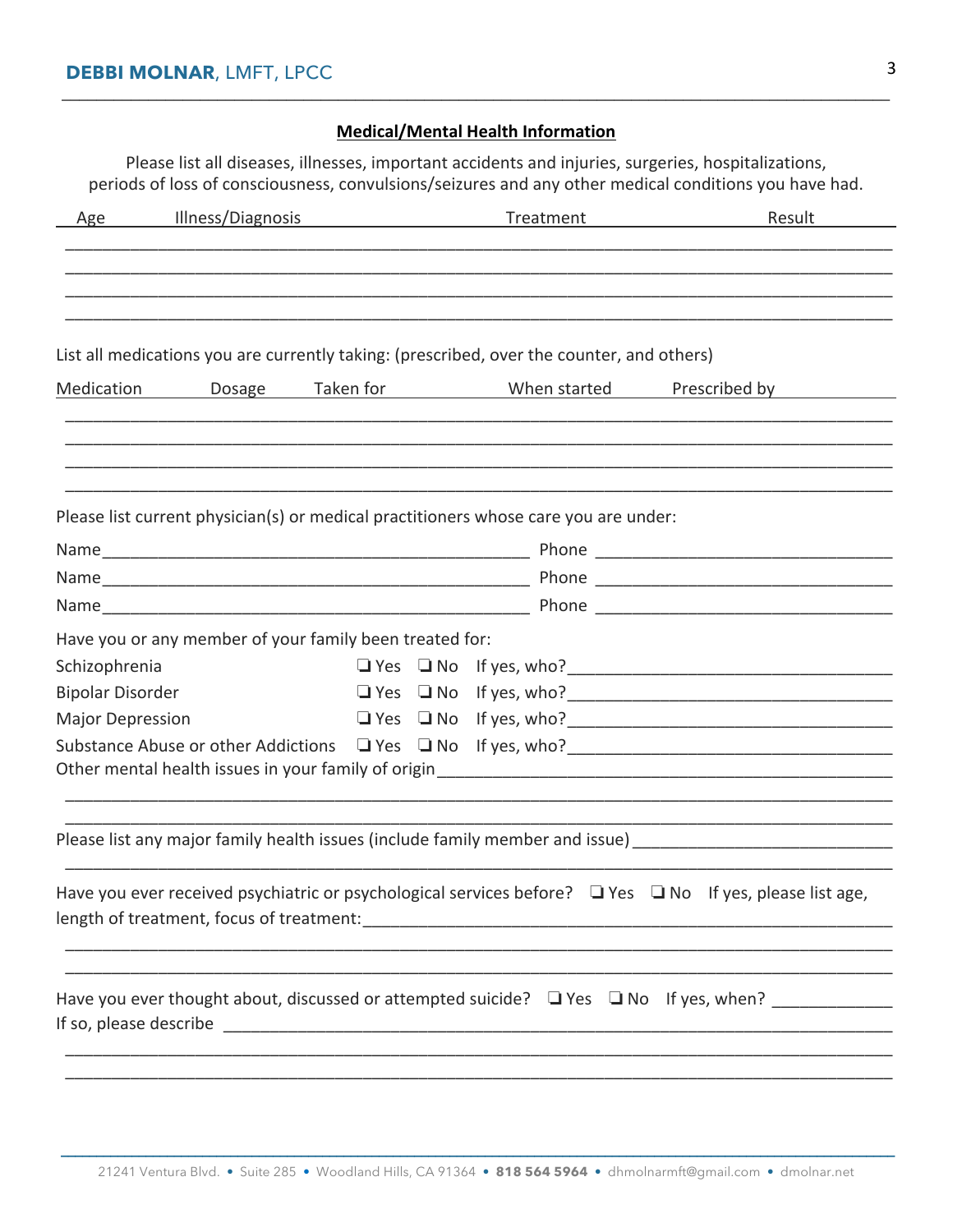### **Symptoms/Problem Checklist**

**\_\_\_\_\_\_\_\_\_\_\_\_\_\_\_\_\_\_\_\_\_\_\_\_\_\_\_\_\_\_\_\_\_\_\_\_\_\_\_\_\_\_\_\_\_\_\_\_\_\_\_\_\_\_\_\_\_\_\_\_\_\_\_\_\_\_\_\_\_\_\_\_\_\_\_\_\_\_\_\_\_\_\_\_\_\_\_\_\_\_\_\_\_\_\_\_**

Please check any of the following that you feel apply to you

| □<br>□<br>□<br>□<br>□<br>□<br>□<br>□<br>□<br>□<br>□<br>□<br>□ | 1. Depression<br>2. Hopelessness<br>3. Loneliness<br>4. Grief/Loss Issues<br>5. Anxiety/Nervousness<br>6. Fear<br>7. Panic<br>8. Suicidal Thoughts<br>9. Racing Thoughts<br>10. Obsessive Thoughts<br>11. Compulsions<br>12. Over Organized/Neat<br>13. Messy | □                          | 31. Trauma (Witness or victim)<br>Domestic Violence<br>Physical Abuse<br>___Sexual Abuse<br><b>Emotional Abuse</b><br>Assault<br>Violence Crime<br>Natural Disaster<br>_Other __________________<br>32. Issues with Sleep<br>Insomnia<br>Difficulty falling asleep | □  | 43. Self Destructive Behavior<br>__Cutting<br><b>Eating Disorder</b><br>Picking (Skin, Nails, Hair)<br>Suicidal Ideation<br>Other<br>44. Relationship Issues<br>___Spouse/Partner<br>Parents<br>__Children<br>__Siblings<br>__Friends<br>__Co-Workers |
|---------------------------------------------------------------|---------------------------------------------------------------------------------------------------------------------------------------------------------------------------------------------------------------------------------------------------------------|----------------------------|--------------------------------------------------------------------------------------------------------------------------------------------------------------------------------------------------------------------------------------------------------------------|----|-------------------------------------------------------------------------------------------------------------------------------------------------------------------------------------------------------------------------------------------------------|
| □<br>□                                                        | 14. Hoarding (difficulty getting<br>rid of things)<br>15. Temper/Anger                                                                                                                                                                                        |                            | Difficulty staying asleep<br>Sleeping too much<br>___Nightmares/Terrors                                                                                                                                                                                            |    | <b>Boss</b><br>Lack of Relationships                                                                                                                                                                                                                  |
| □<br>$\Box$<br>□<br>$\Box$<br>□<br>□<br>□<br>□                | 16. Impulse Control Issues<br>17. Irritability<br>18. Self Control<br>19. Concentration/Focus<br>20. Memory Issues<br>21. Self Criticism<br>22. Low Self Esteem<br>23. Guilt                                                                                  | □<br>□<br>□<br>□<br>□<br>□ | 33. Cultural/Religious Issues<br>34. Work Issues<br>35. School Issues<br>36. Career Issues<br>37. Financial Issues<br>38. Legal Problems                                                                                                                           |    | $\Box$ 45. Addiction (current or in recovery)<br>__Smoking<br>__Alcohol<br>___Marijuana<br>$\rule{1em}{0.15mm}$ Drugs $\rule{1em}{0.15mm}$<br>__Gambling<br>Sex<br>Internet                                                                           |
| □<br>□                                                        | 24. Tired/Weak<br>25. Lack of Motivation                                                                                                                                                                                                                      | □                          | 39. Health Issue(s)<br>Specify ____________________                                                                                                                                                                                                                | 0. | Other <b>Communication</b><br>46. Personality Traits                                                                                                                                                                                                  |
| □<br>□<br>□                                                   | 26. Difficulty Making Decisions<br>27. Overwhelm<br>28. Issues with energy<br>___Lack of Energy                                                                                                                                                               | $\Box$                     | 40. Health Issue with a Family<br>Member: Specify _________                                                                                                                                                                                                        |    | $\_$ Shy<br>Assertiveness<br>___ Judgmental<br>Secretive                                                                                                                                                                                              |
| □                                                             | ___Too Much Energy<br>29. Difficulty with Change                                                                                                                                                                                                              | □                          | 41. Disabilities                                                                                                                                                                                                                                                   |    | ___Suspicion<br>___Jealousy                                                                                                                                                                                                                           |
| $\Box$                                                        | 30. Life Transition Issues                                                                                                                                                                                                                                    | □                          | 42. Learning Issues<br>Specify _____________________<br><b>Social/Other Information</b>                                                                                                                                                                            |    | Other <b>Communication</b>                                                                                                                                                                                                                            |
|                                                               | Do you smoke?                                                                                                                                                                                                                                                 |                            | $\Box$ Yes $\Box$ No If yes, how much?                                                                                                                                                                                                                             |    |                                                                                                                                                                                                                                                       |

| Do you drink caffeine products?                                             |  | $\Box$ Yes $\Box$ No If yes, how much? |  |
|-----------------------------------------------------------------------------|--|----------------------------------------|--|
| Do you use other recreational drugs? $\Box$ Yes $\Box$ No If yes, how much? |  |                                        |  |

 **\_\_\_\_\_\_\_\_\_\_\_\_\_\_\_\_\_\_\_\_\_\_\_\_\_\_\_\_\_\_\_\_\_\_\_\_\_\_\_\_\_\_\_\_\_\_\_\_\_\_\_\_\_\_\_\_\_\_\_\_\_\_\_\_\_\_\_\_\_\_\_\_\_\_\_\_\_\_\_\_\_\_\_\_\_\_\_\_\_\_\_\_\_\_\_\_\_\_\_\_\_\_\_\_\_\_\_\_\_\_\_\_\_\_\_\_\_\_** 

Do you drink alcohol? o Yes o No If yes, how much?\_\_\_\_\_\_\_\_\_\_\_\_\_\_\_\_\_\_\_\_\_\_\_\_\_\_\_\_\_\_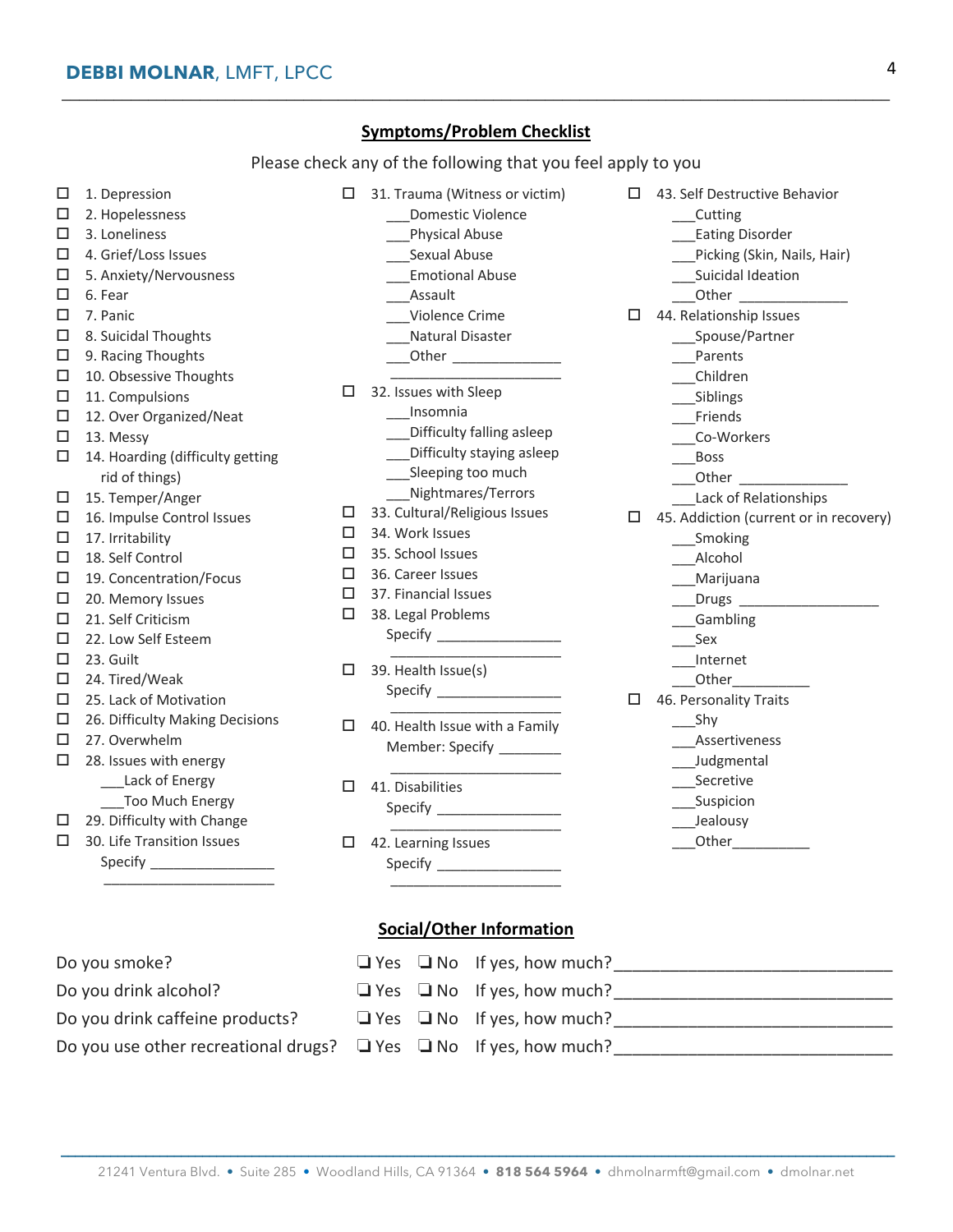On a scale of 0-10, where 0 is low and 10 is high, please rate your life in the following areas:

| Well-Being (Physical Body) _____________                                                            | Career Achievements _____________     |  |  |  |
|-----------------------------------------------------------------------------------------------------|---------------------------------------|--|--|--|
| Well-Being (Emotional) _______________                                                              | Environment - Home______________      |  |  |  |
| Well-Being (Mental)_____________________                                                            | Environment - Work ______________     |  |  |  |
| Well-Being (Spiritual) ___________________                                                          | Overall Satisfaction ________________ |  |  |  |
| Financial Freedom/Security___________                                                               | Service to Others ___________________ |  |  |  |
| Family Relationships __________________                                                             |                                       |  |  |  |
|                                                                                                     |                                       |  |  |  |
| Romantic Relationship _________________                                                             |                                       |  |  |  |
| Generating your life vs. Reacting to the circumstances of your life _______________________________ |                                       |  |  |  |

**\_\_\_\_\_\_\_\_\_\_\_\_\_\_\_\_\_\_\_\_\_\_\_\_\_\_\_\_\_\_\_\_\_\_\_\_\_\_\_\_\_\_\_\_\_\_\_\_\_\_\_\_\_\_\_\_\_\_\_\_\_\_\_\_\_\_\_\_\_\_\_\_\_\_\_\_\_\_\_\_\_\_\_\_\_\_\_\_\_\_\_\_\_\_\_\_**

What is currently working in your life?

What are your areas of concern?

What are your strengths?

What are your weaknesses?

What are your biggest challenges?